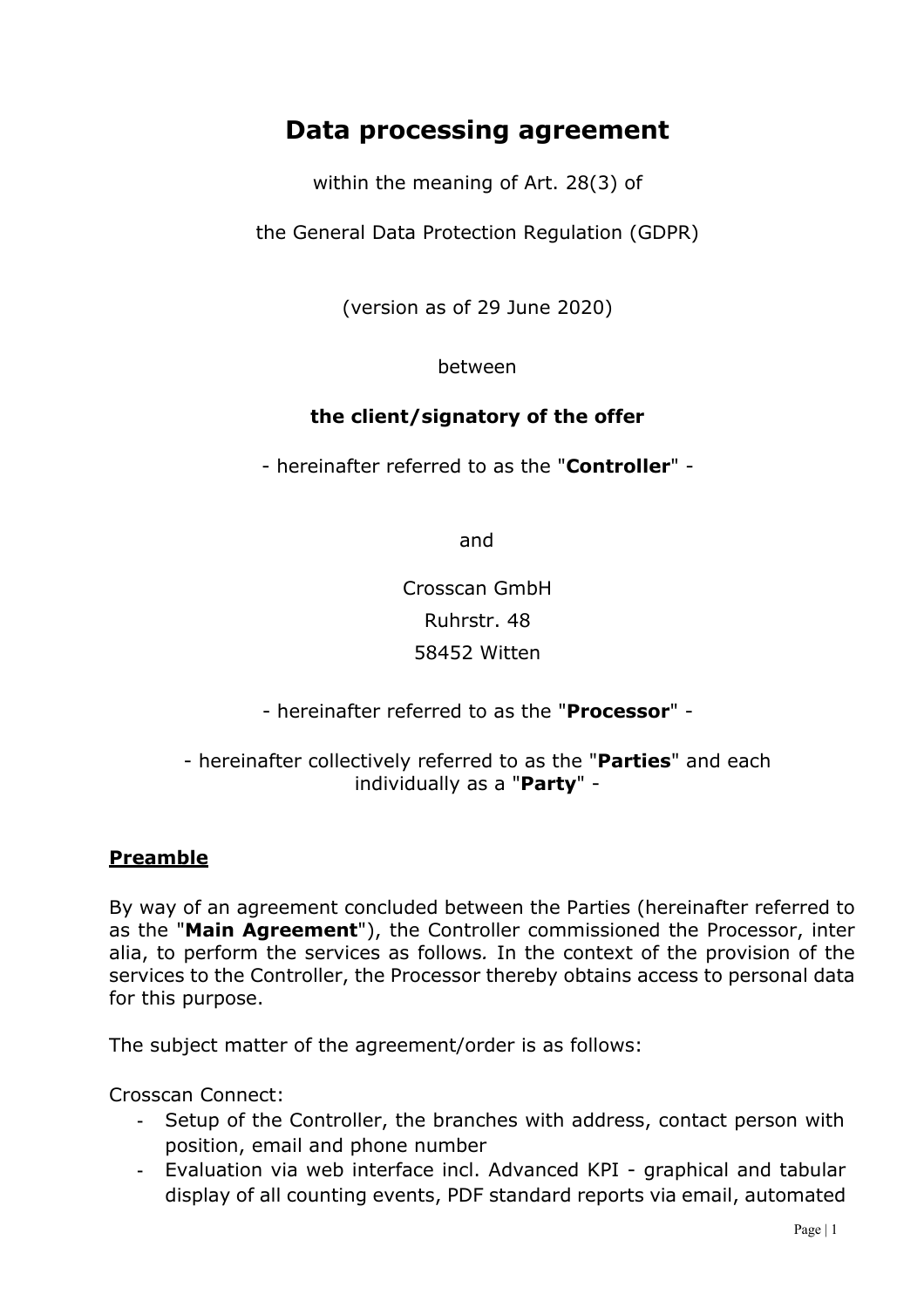dispatch of daily and weekly reports, permissions-based access control, regulation of access and access authorisations, metadata connection, integration of cash register and personnel data

The Parties therefore conclude this data processing agreement (hereinafter referred to as the "**Agreement**") in order to ensure the lawful collection, processing and use of personal data by the Processor. In this respect, the Agreement specifies the Processor's obligations under data protection law.

#### **§ 1 Scope of application**

- 1.1 The Processor shall collect, process and use personal data on behalf of and on instruction of the Controller for the purpose of fulfilling the contractual obligations incumbent upon the Processor under the Main Agreement. Within the scope of this Agreement, the Controller shall be solely responsible for compliance with the statutory provisions of the data protection laws, including in particular the lawfulness of the transfer of data to the Processor as well as the lawfulness of the data processing ("Controller" within the meaning of Art. 4 No. 7 GDPR).
- 1.2 The scope and purpose of the collection, processing and use of personal data by the Processor as well as the type of data concerned are set out in **Annex 1** and will be, if necessary, supplemented by corresponding instructions from the Controller. The Processor is not allowed to process or use the personal data for other purposes, in particular to use it for or to disclose it to third parties or to use the personal data for its own purposes.
- 1.3 The Processor shall document instructions of the Controller. The instructions shall, as a rule, be in writing or in text form. The Controller may amend, supplement or replace its instructions at any time if required.
- 1.4 If the Processor is of the opinion that an instruction of the Controller violates the GDPR or other Union or Member State data protection provisions, the Processor shall notify the Controller thereof in writing. The Processor shall then be entitled to suspend the execution of the relevant instruction until the Controller confirms or changes the instruction.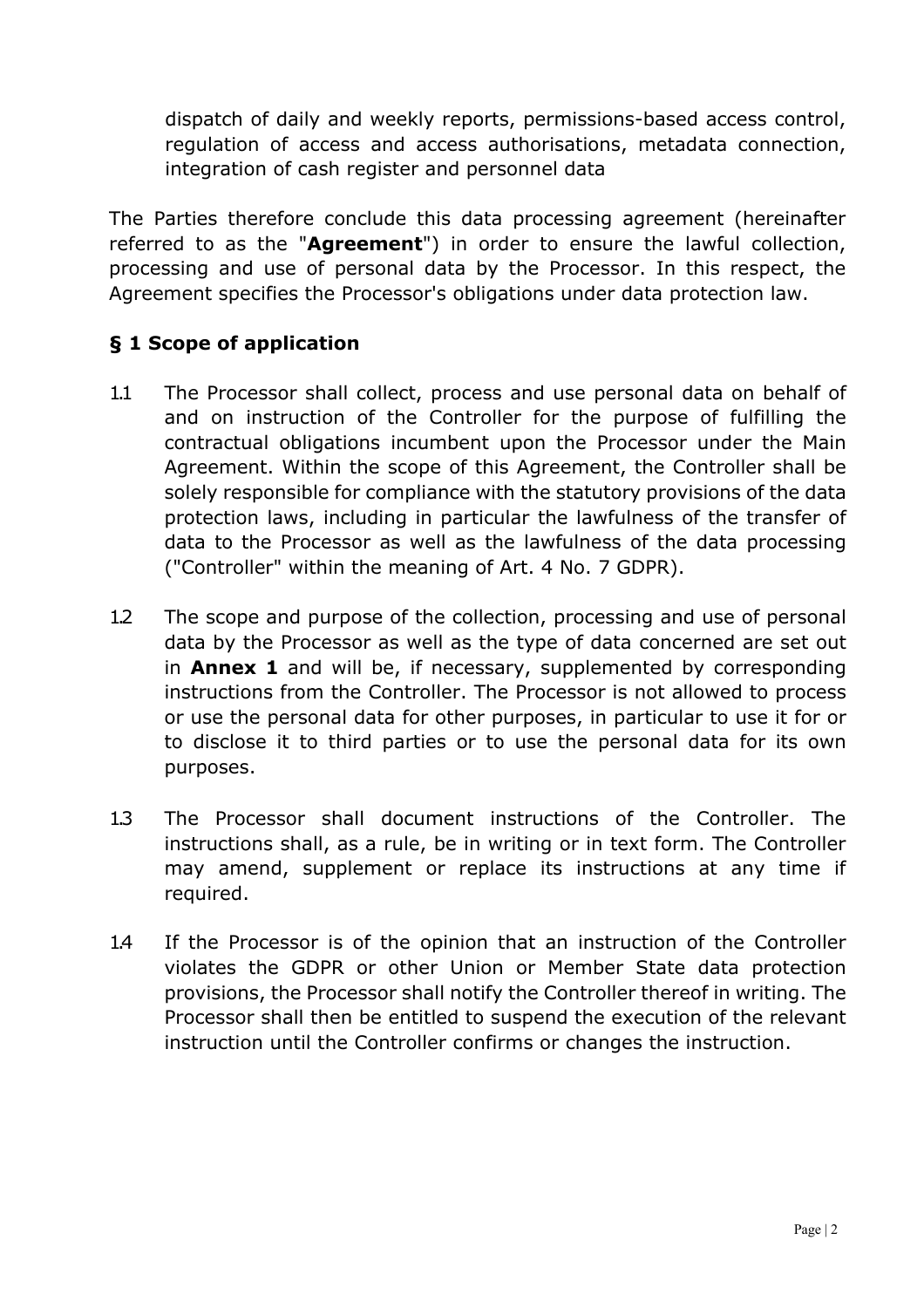#### **§ 2 Duties of the Processor**

- 2.1 The Processor collects, processes and uses personal data within the framework of the Main Agreement and the specific individual instructions of the Controller.
- 2.2 In connection with the fulfilment of the Controller's obligation to make notifications in accordance with Articles 33 and 34 of the GDPR, the Processor shall notify the Controller in writing without delay in case of violations by the Processor or by the personnel involved by the Processor or by its sub-processors of the data protection regulations in relation to the Controller's personal data or violations of the specifications made in the order. The same shall also apply in the event of loss or unlawful transmission or obtaining of knowledge of personal data and in the event of serious disruptions to the operational process, in case of suspicion of other violations of regulations on the protection of personal data or other irregularities in the handling of the Controller's personal data. This shall also apply in the event of inspections and measures by the supervisory authority pursuant to Art. 58 GDPR as well as if a competent authority investigates the Processor pursuant to Artt. 82, 83 GDPR.
- 2.3 If the Processor culpably violates its obligations to cooperate or, in addition, fails to comply with its statutory obligations as a processor, fails to comply with instructions lawfully issued by the Controller or acts contrary to such instructions, the Processor shall be obligated to compensate the Controller for the damage resulted therefrom and to indemnify the Controller against any claims asserted against it by third parties as a result of this. This shall not apply if the Processor proves that it is in no way responsible for the circumstance that caused the damage.
- 2.4 The Processor shall inform the Controller without undue delay about control actions and measures of the supervisory authority insofar as they relate to this Agreement. This shall also apply insofar as a competent authority investigates at the Processor in the context of administrative offence or criminal proceedings with regard to the processing of personal data commissioned by the Controller.
- 2.5 Insofar as the Controller, for its part, is subject to control by the supervisory authority, administrative offence or criminal proceedings, the liability claim of a data subject or a third party or any other claim in connection with the processing commissioned with the Processor, the Processor shall assist the Controller to the best of its ability.
- 2.6 The Processor shall, taking into account the nature of the processing and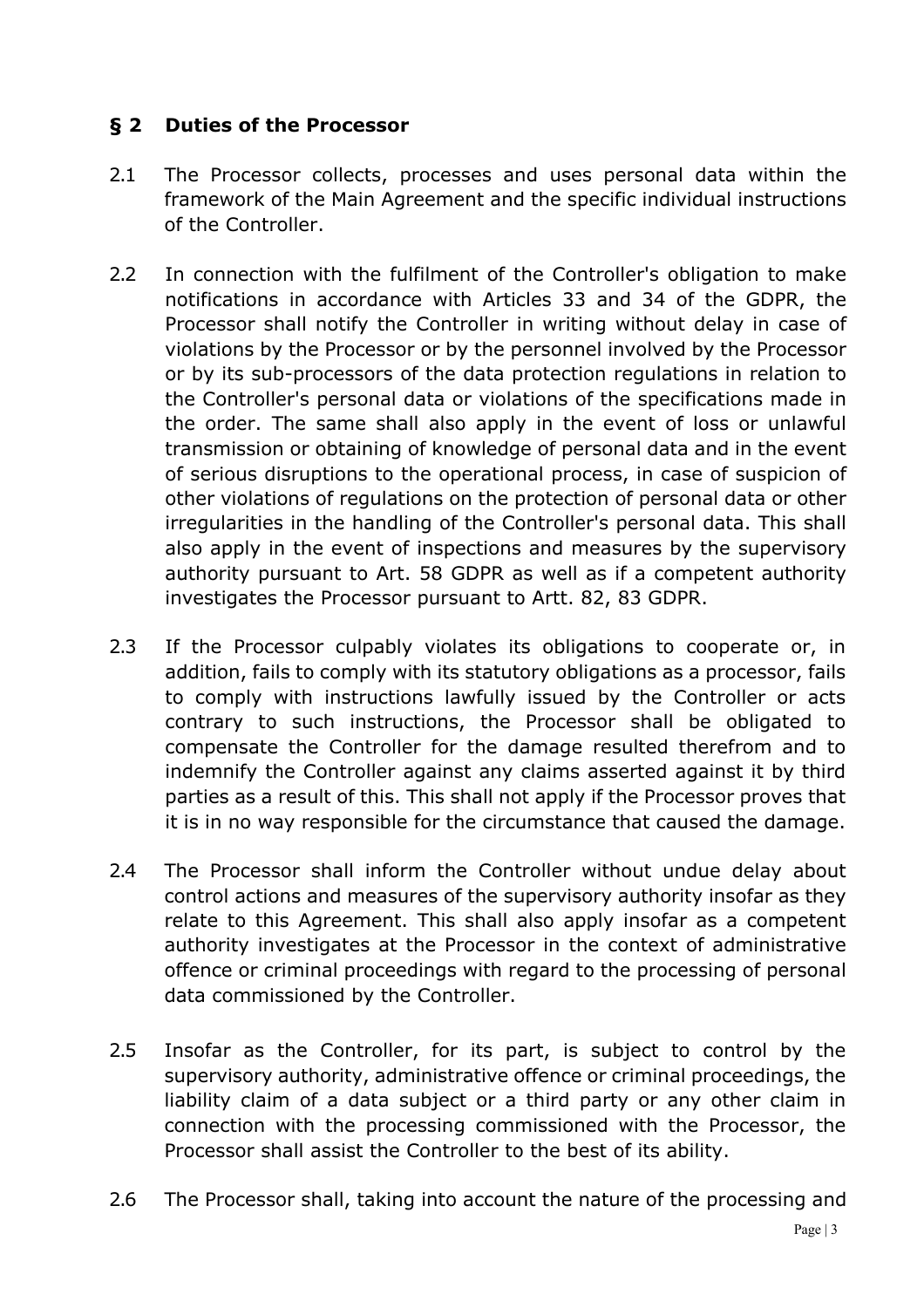the information available to it, assist the Controller free of charge in ensuring compliance with the obligations pursuant to Articles 32 to 36 GDPR. This shall include, inter alia

a. ensuring an appropriate level of security through technical and organisational measures that take into account the context and purposes of the processing as well as the predicted likelihood and severity of a potential infringement due to security vulnerabilities and allow for the immediate detection of relevant violations,

b. the obligation to notify the Controller without undue delay about personal data breaches,

c. the obligation to assist the Controller in fulfilling its obligation to inform the data subject and, in this context, to provide it with all relevant information without delay,

d. the assistance to the Controller in conducting its data protection impact assessment,

e. the assistance to the Controller in the context of prior consultations with the supervisory authority.

- 2.7 The Controller shall be entitled at any time to demand the correction, deletion and blocking of personal data. The Processor shall implement corresponding instructions of the Controller without undue delay, unless the Processor has a legal obligation to store the personal data.
- 2.8 After the end of the provision of the services relating to processing, the Processor shall, in accordance with the Controller's instructions, destroy in a data protection compliant manner or return the personal data or data carriers that were handed over to the Processor for the fulfilment of its obligations under the Main Agreement. Copies or duplicates of the data shall not be made without the Controller's knowledge. This shall not apply to backup copies where they are required to ensure proper data processing or to any data required to comply with statutory retention obligations. After completion of the contractually agreed work or earlier upon Controller's request - at the latest upon termination of the Main Agreement - the Processor shall hand over to the Controller or, after prior consent, destroy in a data protection compliant matter all documents, processing and utilisation results produced and data files which have come into its possession and which relate to the contractual relationship. The same applies to test and reject material. The protocol of the deletion shall be submitted upon request. Documentation which serves as proof of orderly and proper data processing shall be kept by the Processor beyond the end of the Agreement in accordance with the respective retention periods. The Processor may hand them over to the Controller at the end of the Agreement to discharge the Processor.
- 2.9 The Processor shall document the data processing and shall, upon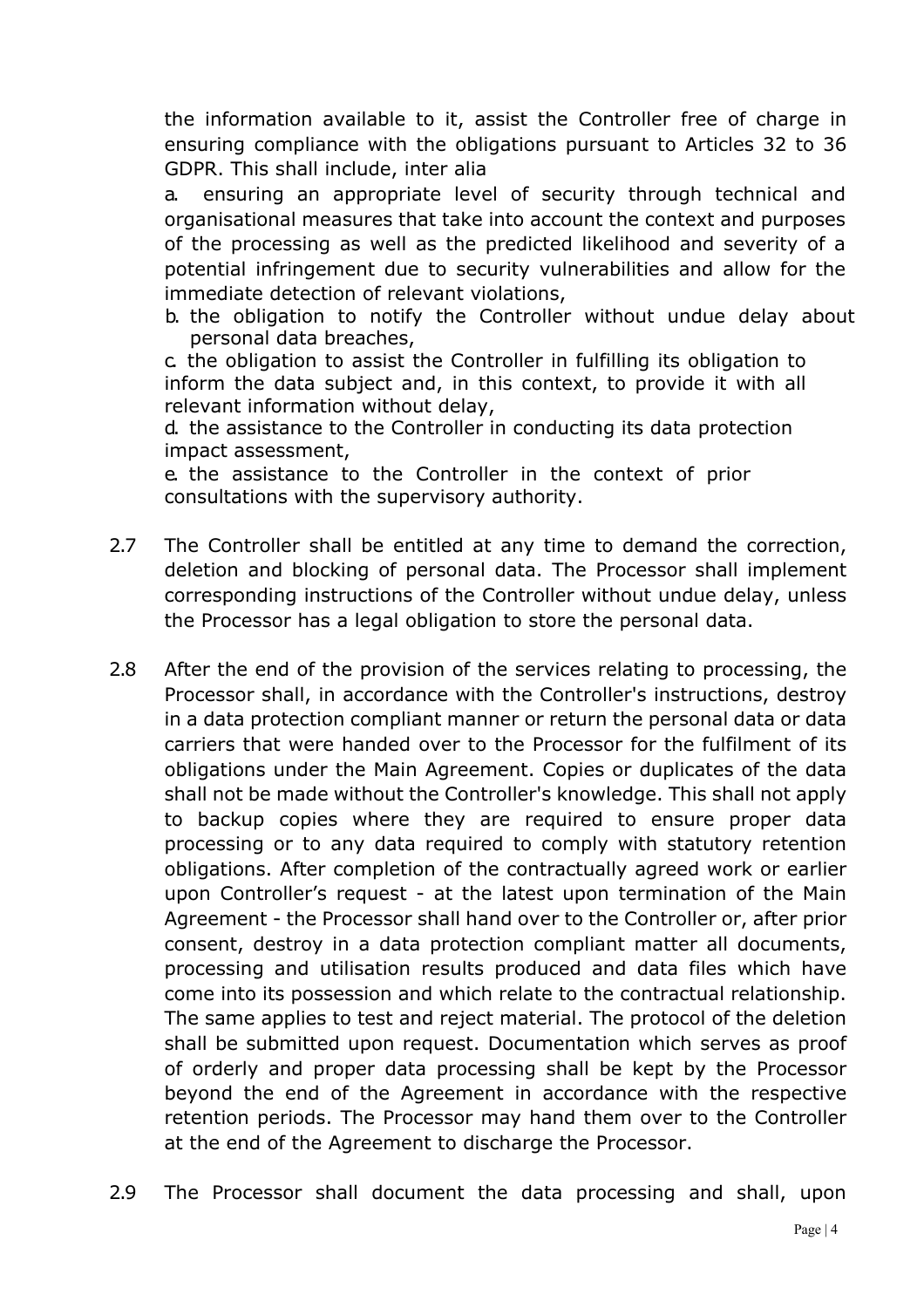request, make the documentation available to the Controller without delay.

2.10 The Processor undertakes to maintain a record of processing activities in accordance with Art. 30(2) GDPR. The record shall be maintained in writing or in an electronic format and shall be presented to the Controller and/or its data protection officer at any time upon request.

#### **§ 3 Technical and organisational measures**

- 3.1 The Processor shall design its internal organisation in such a way that it meets the special requirements of data protection. The Processor shall establish security pursuant to Art. 28(3) lit. c) and Art. 32 GDPR, in particular in connection with Art. 5(1), (2) GDPR. Overall, the measures to be implemented are data security measures and to ensure a level of security appropriate to the risk with respect to the confidentiality, integrity, availability and the resilience of the systems. In this context, the state of the art, the costs of implementation and the nature, scope and purposes of the processing as well as the varying likelihood and severity of the risk to the rights and freedoms of natural persons within the meaning of Art. 32(1) GDPR shall be taken into account. To this end, the Processor shall in particular take the technical and organisational measures defined in **Annex 2** to adequately secure the personal data against misuse and loss.
- 3.2 The technical and organisational measures are subject to technical progress and further development. In this respect, the Processor may implement alternative adequate measures, provided that the new measures do not fall short of the level of security provided by the specified measures. Substantial changes must be documented and the Controller must be notified in writing. The Processor also undertakes to adapt the technical and organisational measures to the applicable statutory provisions. If the Controller requests a change to the contractually agreed technical and organisational measures, the Parties shall mutually agree on the further procedure. In the event of a change, **Annex 2** shall be adjusted accordingly.

#### **§ 4 Controller's rights of control**

4.1 The Controller shall have the right, before the Processor commences the data processing and thereafter on a regular basis, to conduct an order control regarding the data processing operations to be carried out by the Processor. The Controller shall have the right to satisfy itself of the Processor's compliance with this Agreement in its business operations by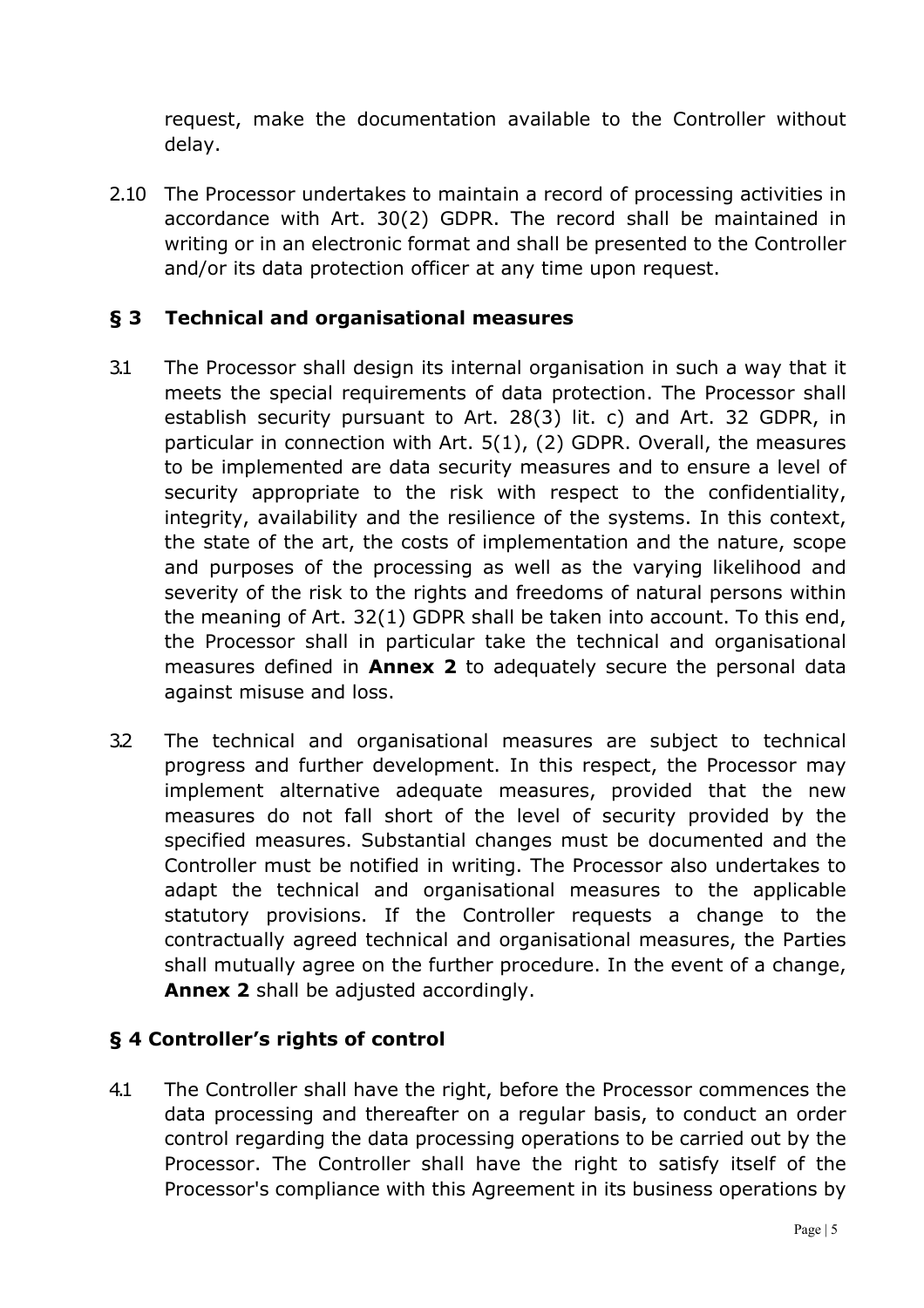means of spot checks. Within the scope of the order control, the Processor shall make available to the Controller all necessary rights of information, inspection and access. The Processor may make the performance of an on-site inspection dependent on prior notification with an appropriate lead time and on the signing of a confidentiality agreement with regard to the data of other customers and the technical and organisational measures set up. Should the auditor appointed by the Controller be in a competitive relationship with the Processor, the Processor shall have a right of objection against such auditor.

- 4.2 The Processor undertakes to provide the Controller, upon request, with the information required to carry out a comprehensive order control and to make the relevant evidence available. Proof of the implementation of appropriate measures can also be provided by submitting current test certificates as well as reports from independent bodies (auditor, revision, data protection officer, IT security department, etc.).
- 4.3 If the Controller identifies deficiencies in compliance with the technical and organisational measures within the scope of the order control, the Processor shall remedy the deficiencies without delay. The Processor shall bear the costs required to remedy the deficiencies.

#### **§ 5 Subcontracting**

- 5.1 The Processor may not involve subprocessors without the Controller's consent. Subcontracting may only be carried out with the prior written consent of the Controller for the individual case. Subcontracting relationships within the meaning of this provision shall be understood to be those services which relate directly to the provision of the main service. This does not include ancillary services used by the Processor including for example telecommunication services, postal/transport services, maintenance and user service or the disposal of data carriers as well as other measures to ensure the confidentiality, availability, integrity and resilience of the hardware and software of data processing systems. Also in case of outsourced ancillary services, the Processor is, however, obligated to implement appropriate and legally compliant contractual agreements as well as control measures to ensure data protection and data security of the Controller's data.
- 5.2 If the Controller consents to the use of a subprocessor, the Processor shall ensure that the same data protection obligations as set out in this Agreement shall be imposed on that subprocessor. At the Controller's request, the Processor shall provide appropriate evidence of the subprocessor's corresponding obligation. The Processor shall ensure that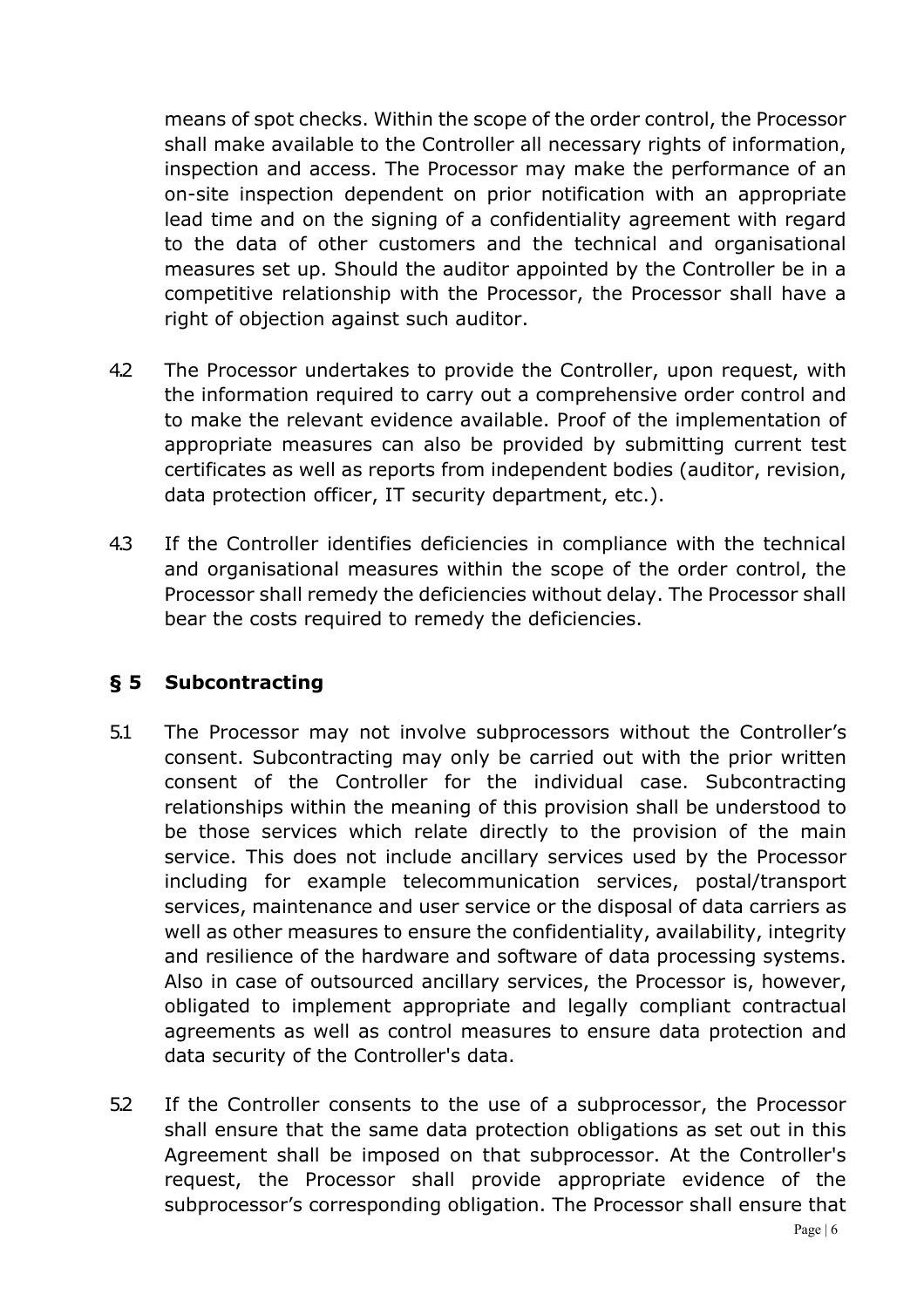the subprocessor complies with the technical and organisational measures by obtaining sufficient guarantees from the subprocessor. The Processor shall be liable to the Controller for the performance of the subprocessor's obligations.

5.3 The Controller consents to the Processor engaging the subprocessors specified in **Annex 3** for the areas of activity described therein.

#### **§ 6 Data secrecy**

- 6.1 The Processor ensures that the persons authorised to process the personal data have committed themselves to data secrecy and confidentiality or are under an appropriate statutory obligation of confidentiality.
- 6.2 The obligation to maintain data secrecy and confidentiality shall survive the termination of this Agreement.

#### **§ 7 Transmission to non-EEA countries**

- 7.1 The Processor will collect, process and use personal data exclusively within a Member State of the European Union (EU) or within a Member State of the European Economic Area (EEA). Each and every transfer of data to a state which is not a Member State of either the EU or the EEA shall only occur if the conditions of the statutory provisions are fulfilled and with the separate written consent of the Controller. Deviations from the aforementioned rule are only permitted in the cases specified in Art. 28(3) lit. a) GDPR under the additional conditions mentioned in this provision.
- 7.2 If the Processor is obligated under the applicable law of a Member State or of the European Union to transfer data to an entity located outside the EEA, the Processor shall, in accordance with its obligation under Art. 28(3) lit. a) GDPR, inform the Controller thereof before the processing, unless the applicable law prohibits such information on important grounds of public interest.

## **§ 8 Data subjects' rights**

8.1 The Processor may not correct or delete personal data or restrict its processing on its own authority, but only in accordance with documented instructions from the Controller. Insofar as a data subject contacts the Processor directly in this regard, the Processor shall forward this request to the Controller without delay.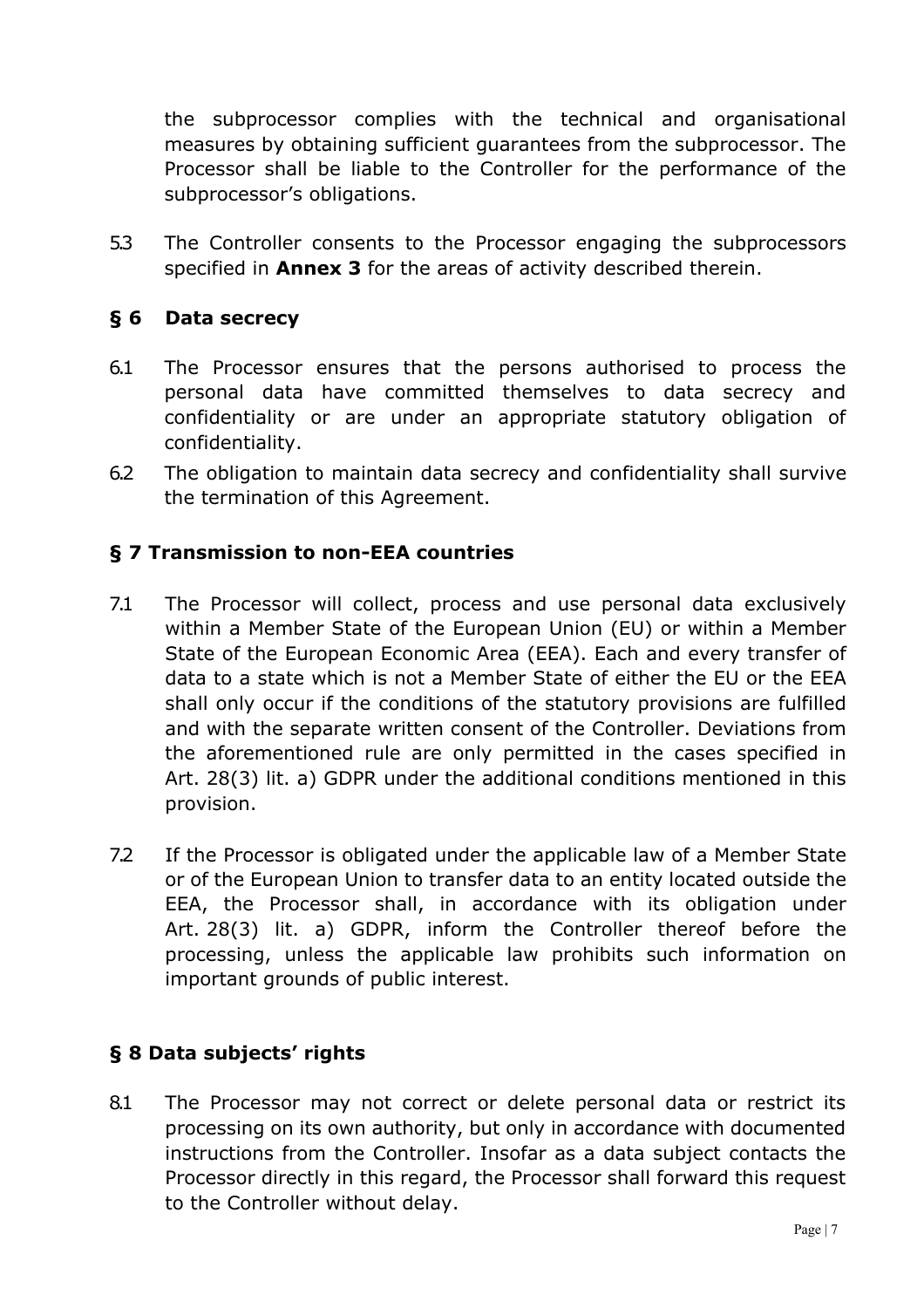8.2 The Processor shall, at the Controller's request, assist the Controller to the best of its ability in fulfilling the rights of the data subjects, in particular with regard to the right to be forgotten and the right to data portability.

#### **§ 9 Data protection officer**

The Processor has designated a data protection officer. At the time of the conclusion of the contract this is:

Dipl. Inform. Olaf Tenti GDI Gesellschaft für Datenschutz und Informationssicherheit mbH Fleyer Str. 61 58097 Hagen Phone: + 49 (0) 2331/ 35 68 32 - 0 Email: tenti@gdi-mbh.eu

The Processor shall immediately inform the Controller in writing of any dismissal or designation of a new data protection officer.

#### **§ 10 Duration of the Agreement**

- 10.1 The Agreement shall enter into force with the main agreement and shall be concluded for an indefinite period. The Agreement shall terminate automatically upon termination of the Main Agreement on which the data processing by the Processor is based, without the need for a separate termination of the Agreement.
- 10.2 All existing data processing agreements shall be fully replaced by this Agreement with its entry into force.

#### **§ 11 Miscellaneous**

11.1 Insofar as the data of the Controller is endangered by confiscation or seizure, by insolvency or settlement proceedings or by other events or measures of third parties taken at or towards the Processor, the Processor shall inform the Controller without delay. The Processor will inform all parties involved in this regard without delay that the sovereignty and ownership of the data lies exclusively with the Controller as the "controller" within the meaning of the GDPR.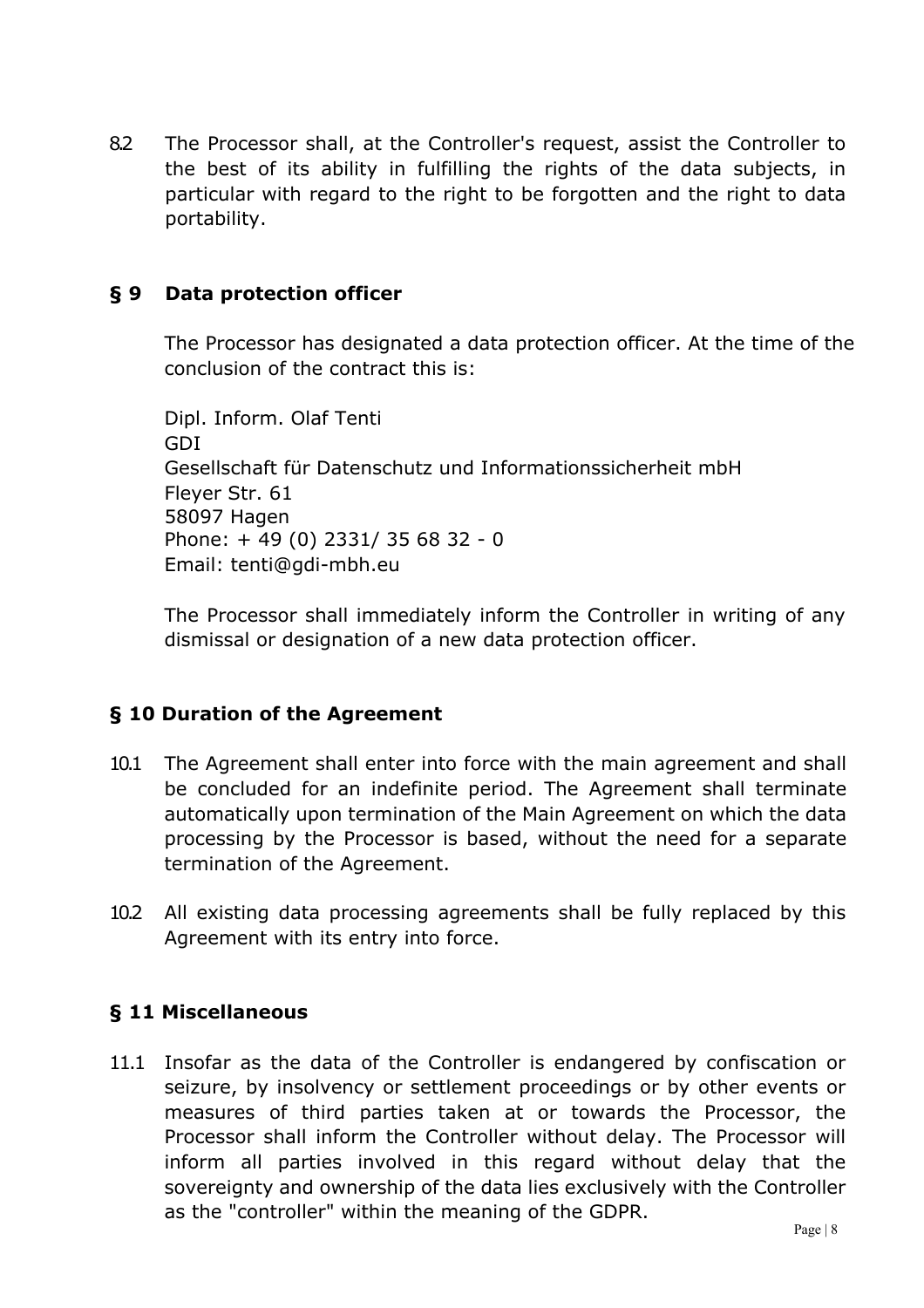- 11.2 In the event of changes to the actual form of the service relationship between the Parties, the Parties shall amend the Annexes accordingly and exchange them by mutual agreement. Upon signature of the amended Annex by the Parties, it shall become effective and replace the previously applicable Annex.
- 11.3 The Agreement is governed by the law of the Federal Republic of Germany. The place of jurisdiction for all disputes in connection with this agreement is Hamburg.
- 11.4 Amendments or additions to the Agreement require a written form. This also applies to the waiver of this form requirement.
- 11.5 Should any provision of this Agreement be or become invalid, this shall not affect the validity of the remaining terms. The invalid provision shall be deemed replaced by a valid provision which comes closest to the commercial purpose of the invalid provision. The above shall apply accordingly in case of a contractual gap.

*Witten*, 26.10.2021 **p. p. Michael Hedtke, COO** 

**Annex 1: Personal data concerned and purpose of the processing**

**Annex 2: Technical and organisational measures**

**Annex 3: Approved subprocessors and areas of activities of subprocessors**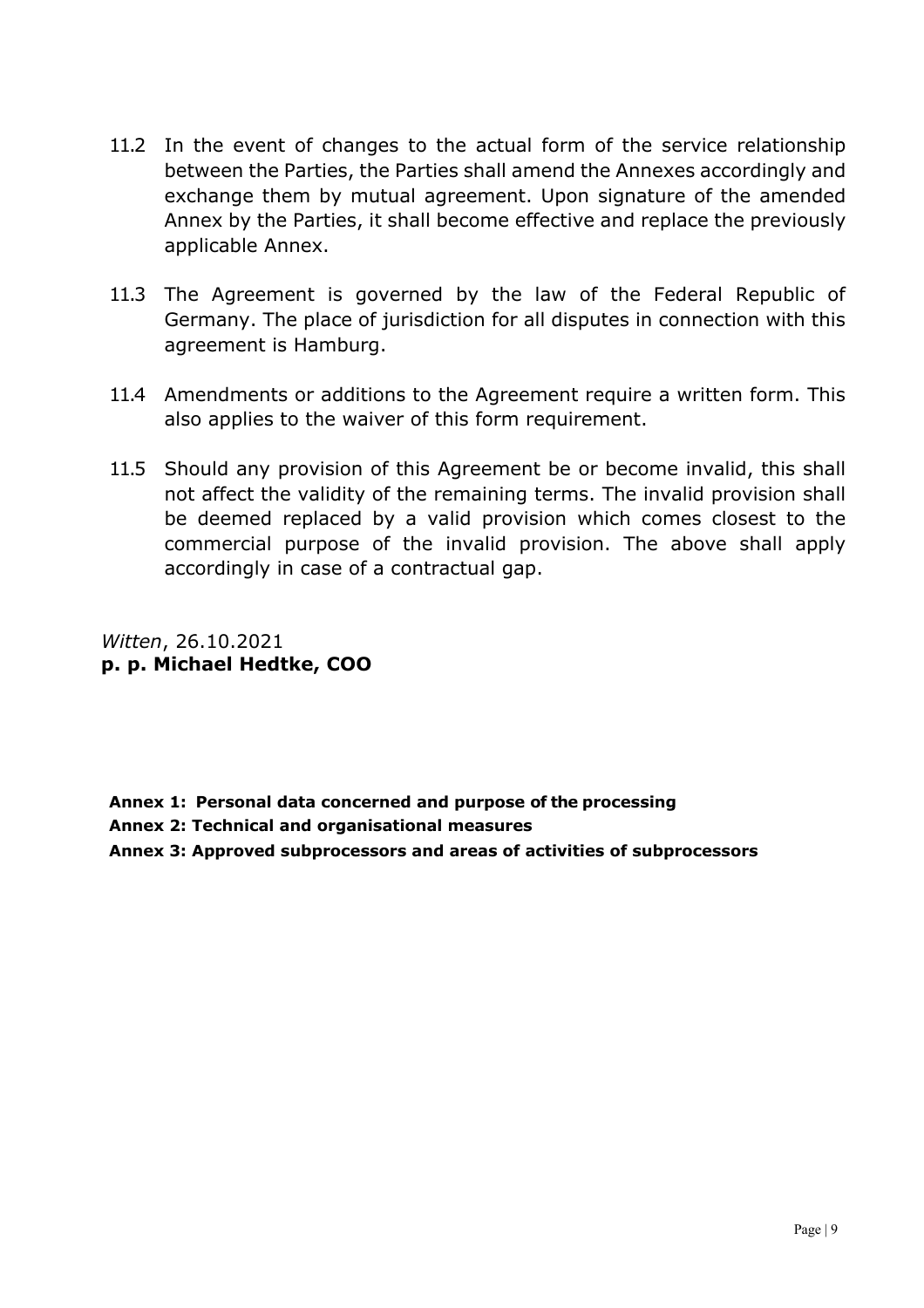#### **Annex 1: Personal data concerned and purpose of the processing**

The Processor processes the personal data of the following **data subjects**:

- *Contact persons in the branches*
- *Contact person at the head office*

The Processor processes the following **personal data** under the Main Agreement:

- *Controller data: contact person, title, street, house number, postal code, city, phone number*
- *Addresses and other data of employees: name, address, email, telephone number*

Data processing by the Processor is carried out exclusively for the following **purpose**:

• *For contacting according to the service order of the Main Agreement.*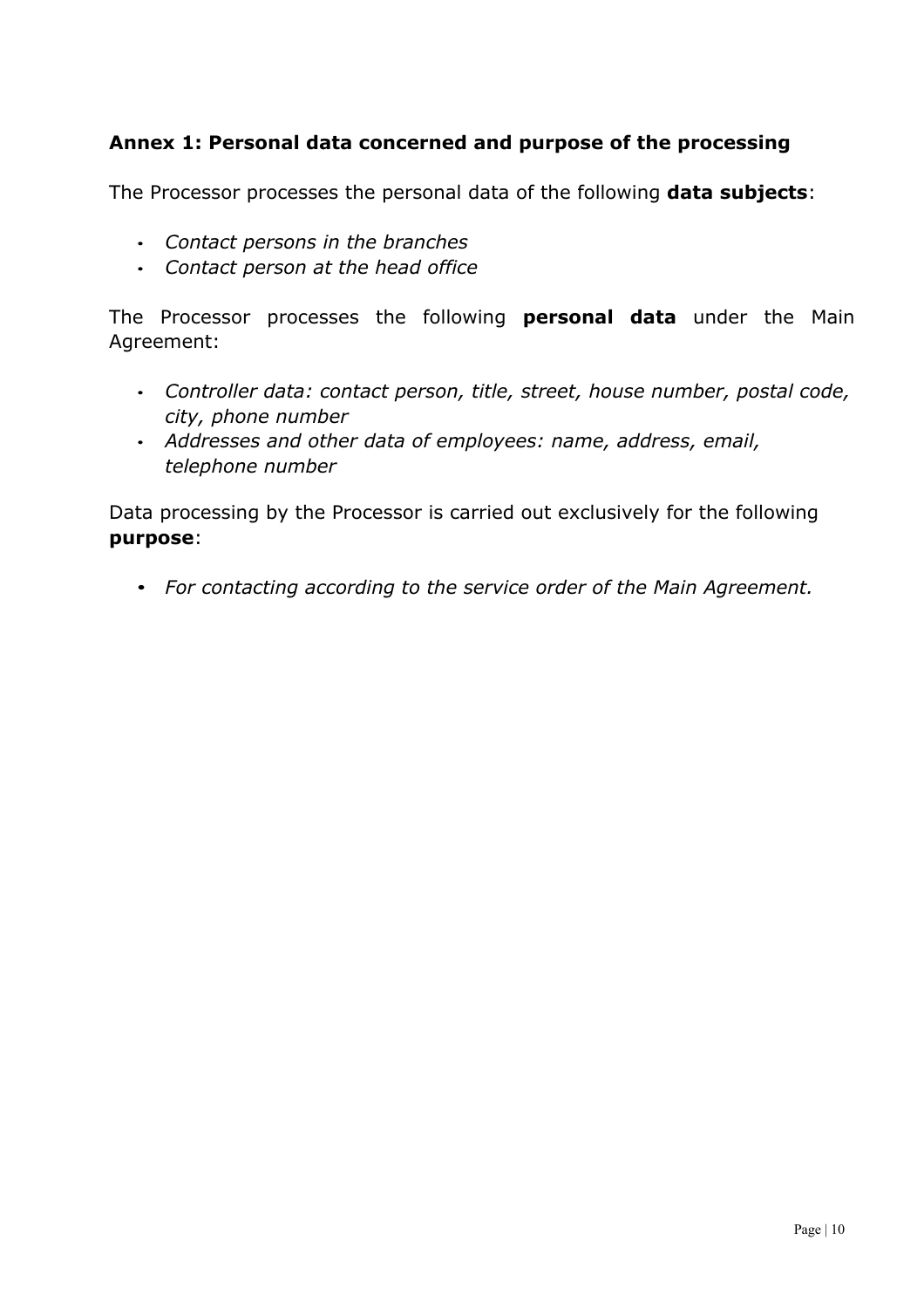#### **Annex 2: Technical and organisational measures (status: 12 April 2018)**

The Processor is obligated to ensure data protection. The Contactor shall implement and maintain the following technical and organisational measures during the term of the Agreement:

#### **1. Physical access control**

Appropriate measures to prevent unauthorised persons from gaining access to the data processing equipment, through

- Access control for employees and third parties
- Rules on handling of keys
- Securing the building also outside working hours by alarm system
- Definition of security areas
- Security locks
- Window security (especially ground floor)

#### **2. Electronic access control**

Appropriate measures to ensure that those engaged in processing only have access to data covered by their respective access authorisation by means of:

- Rules for user authorisation
- Use of encryption methods
- Firewalls
- Identification and authentication including procedural rules for password assignment (minimum length, special characters, regular change of password)
- Logging of accesses

#### **3. Internal access control**

Appropriate measures to prevent unauthorised persons from accessing the data processing systems by means of:

- Automatic deactivation of the user ID if the password is entered incorrectly several times
- Lockability of data processing facilities (rooms, buildings, computer hardware and related equipment)
- Control of files, controlled and documented destruction of data carriers
- Use of encryption methods

#### **4. Disclosure control**

Appropriate measures to ensure that, in the event of further transmission of the data (electronically or transport on data carriers), no unauthorised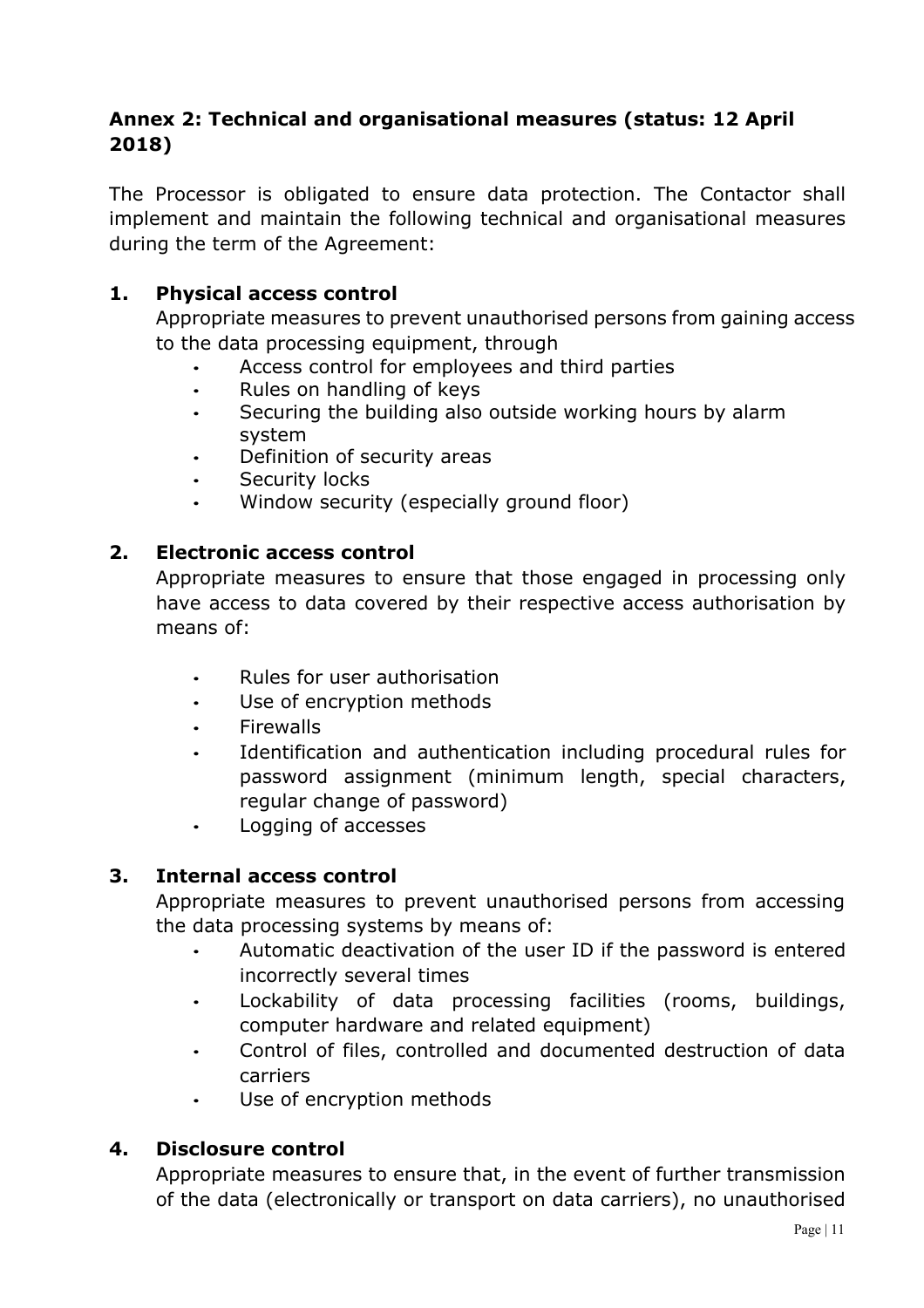third parties read, delete, modify, copy the data by means of:

- Designation of authorised persons and authorisation policies
- Documentation of the bodies to which transmission is planned and the transmission paths
- Use of encryption methods

## **5. Input control**

The Processor shall ensure that it is possible to check and establish retrospectively whether and when personal data has been entered into data processing systems by means of:

- Proof of the organisationally defined responsibilities for the input at the Processor
- Use of log files

#### **6. Order control**

The data processed and used by the Processor may only be processed in accordance with the Controller's instructions. This is ensured by means of:

- Clear contractual provisions
- Verification of compliance with contractual provisions
- Binding policies and procedures that have been approved in advance by the Controller

## **7. Availability control**

Appropriate measures to protect the data against accidental destruction or loss by means of:

- Internal data processing policies and procedures, quidelines, work instructions
- Daily backups
- UPS
- Hard disk mirroring

#### **8. Isolation control**

Appropriate measures to ensure the isolated processing of data transmitted or accessed for different purposes by means of:

- Backup of data
- Setting up anti-virus/firewall systems

#### **9. Pseudonymisation and encryption**

Measures for pseudonymisation and encryption

# **10. Measures to restore the availability and access to personal data in the event of a physical or technical incident in a timely manner**

Recovery plan through

- Daily backups
- Mirroring of hard disks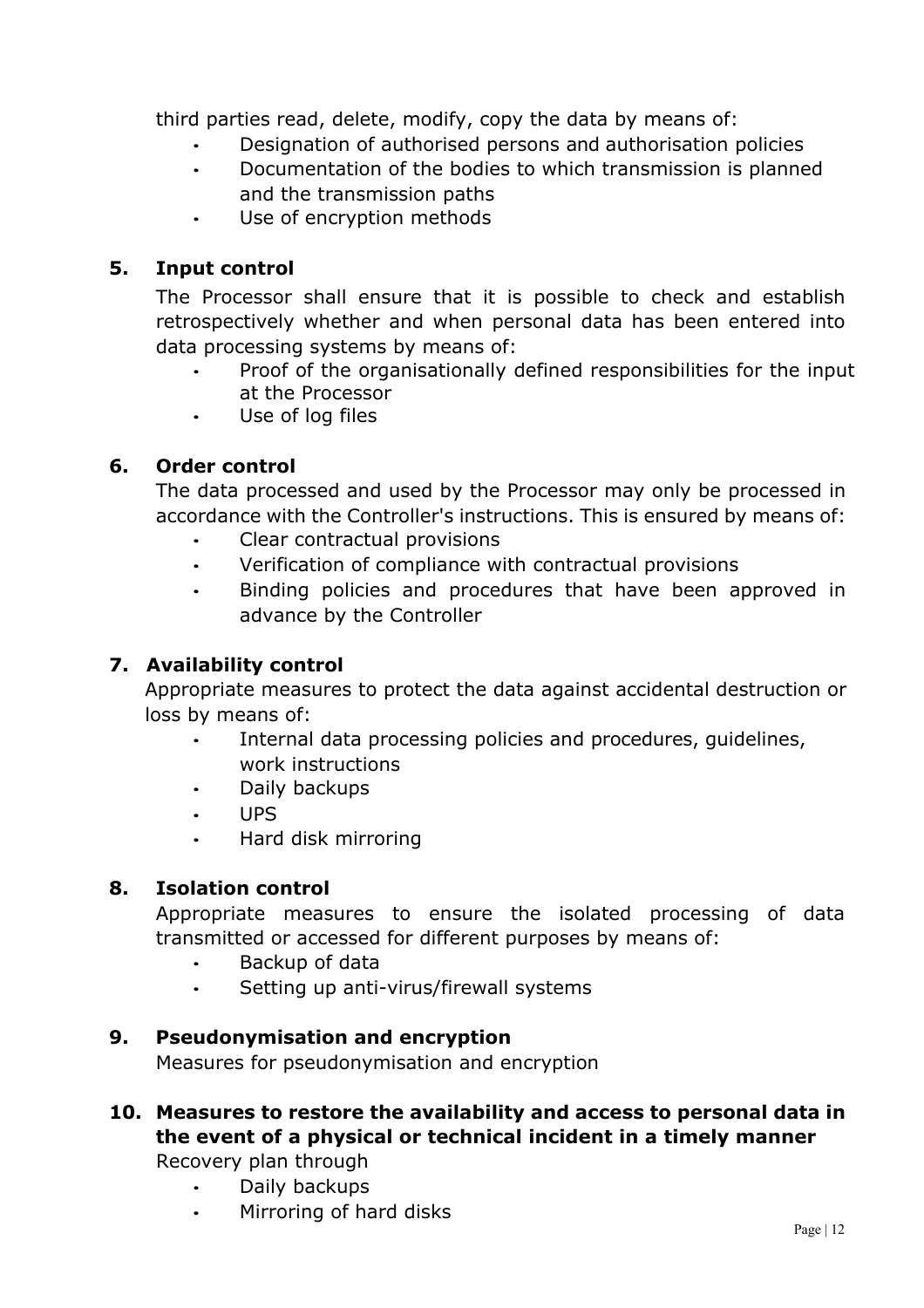#### **11. Procedures for regularly testing, assessing and evaluating the effectiveness of technical and organisational measures for ensuring the security of the processing**

- Annual data protection audit by external company
- Continuous sensitisation of employees with respect to data protection